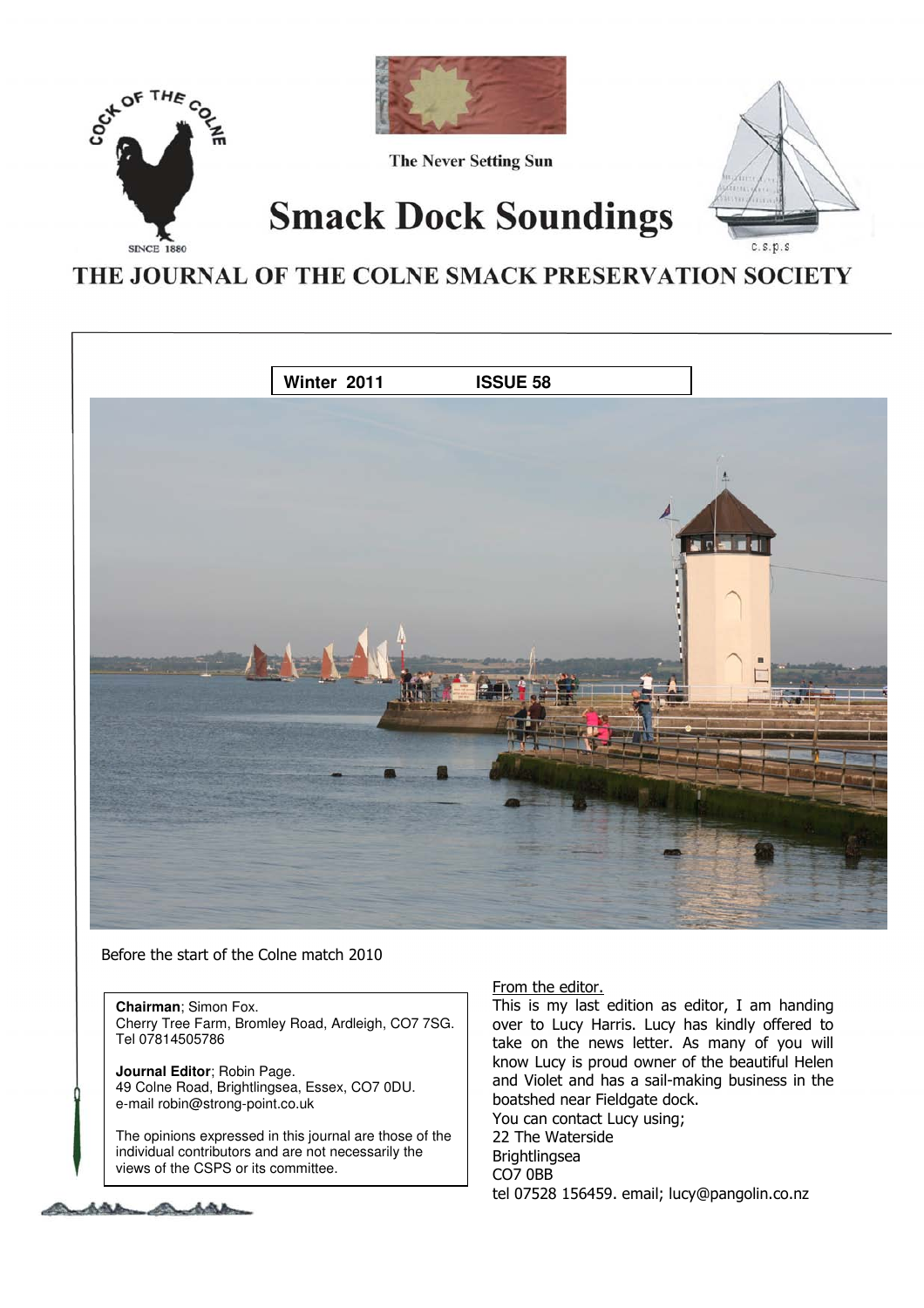

#### **Contents**

|  | Page 1  |
|--|---------|
|  | Page 2  |
|  | Page 2  |
|  | Page 2  |
|  | Page 3  |
|  | Page 3  |
|  | Page 4  |
|  | Page 6  |
|  | Page 8  |
|  | Page 9  |
|  | Page 10 |
|  | Page 11 |
|  | Page 12 |
|  |         |

#### **Retraction.**

I must admit that Noel's article about the Pin Mill smack race did raise a few eye brows, but I decided to include it in the last edition as it was entertaining, even if the editor was accused of stealing a mooring that had been legitimately booked. However raised eyebrows are one thing, but it is not our intent to upset anyone.

To that end I would like to include the following that was sent in by Mr Yarker;

Dear Robin,

Please would you ensure that this correction is published in the next issue of the CSPS journal.

#### Dear Sir,

In issue 57 of Smack Dock Soundings (Autumn 2010) Noel Dilly writes:

"... the sadly dilapidated bawley 'Saxonia' lying tamely at anchor on the finishing line as a spectator."

I have no idea which "sadly dilapidated bawley" Noel Dilly thinks he saw on the finishing line but it certainly was not the Saxonia. On the date in question (24 July 2010) the Saxonia was safely on her mooring in the Pyefleet some 25 miles away and I was preparing to take the Thames sailing barge "Kitty" to Holland.

Sincerely,

Crispin Yarker (Saxonia)

Finally please remember that as it says on the front cover; 'The opinions expressed in this journal are those of the individual contributors and are not necessarily the views of the CSPS or its committee.'

## **Chairman's Report January 2011**

Since my last report we have had the AGM and thank you all who attended. Apart from my usual report to the meeting and the general business there was a lively discussion on the conduct of the Society

over the last year. Most of the problems seemed to have arisen out of a lack of communication. The committee has taken this on board and will endeavour to produce a newsletter every 4 months, so that will be end of January beginning of February, end of May early June, and end of September early October. We considered making it 4 times a year rather than 3, but this would cost us another £400 per year and as the editor has been struggling to get articles it was thought that this was not something we should do. Please keep sending material into the editor for the newsletter, but whereas in the past, if there were no articles to publish, no newsletter was produced, we will now put something out even if it is just a list of forthcoming events. It would be a shame if this happened so please think about contributing.

As you can see from above, the newsletter is expensive to produce. If there are any of you who have email addresses and would like to receive it electronically then please let us know. There are no plans to stop sending out paper copies of the newsletter for those of you who would rather receive it that way. Similarly, anyone who has an email address please let us know it as we can then write to you at short notice if the need arises.

At the AGM the Officers remained in place as they are voted in every two years. Brian Foulger stood down from the committee after serving on it for several years and I thank him for his efforts. We have two new members, Judy Lawrence and Richard Pattison, both of whom I am sure will play a full part. The committee now comprises of:

Simon Fox, Chairman, Bill Williams, Secretary, Nicky Ennion, Treasurer, Robin Page, Newsletter editor, Martin Worth, Berthing Master, Tony Brett, Dock Master, Amanda Stear, Membership Secretary, Brian Croucher,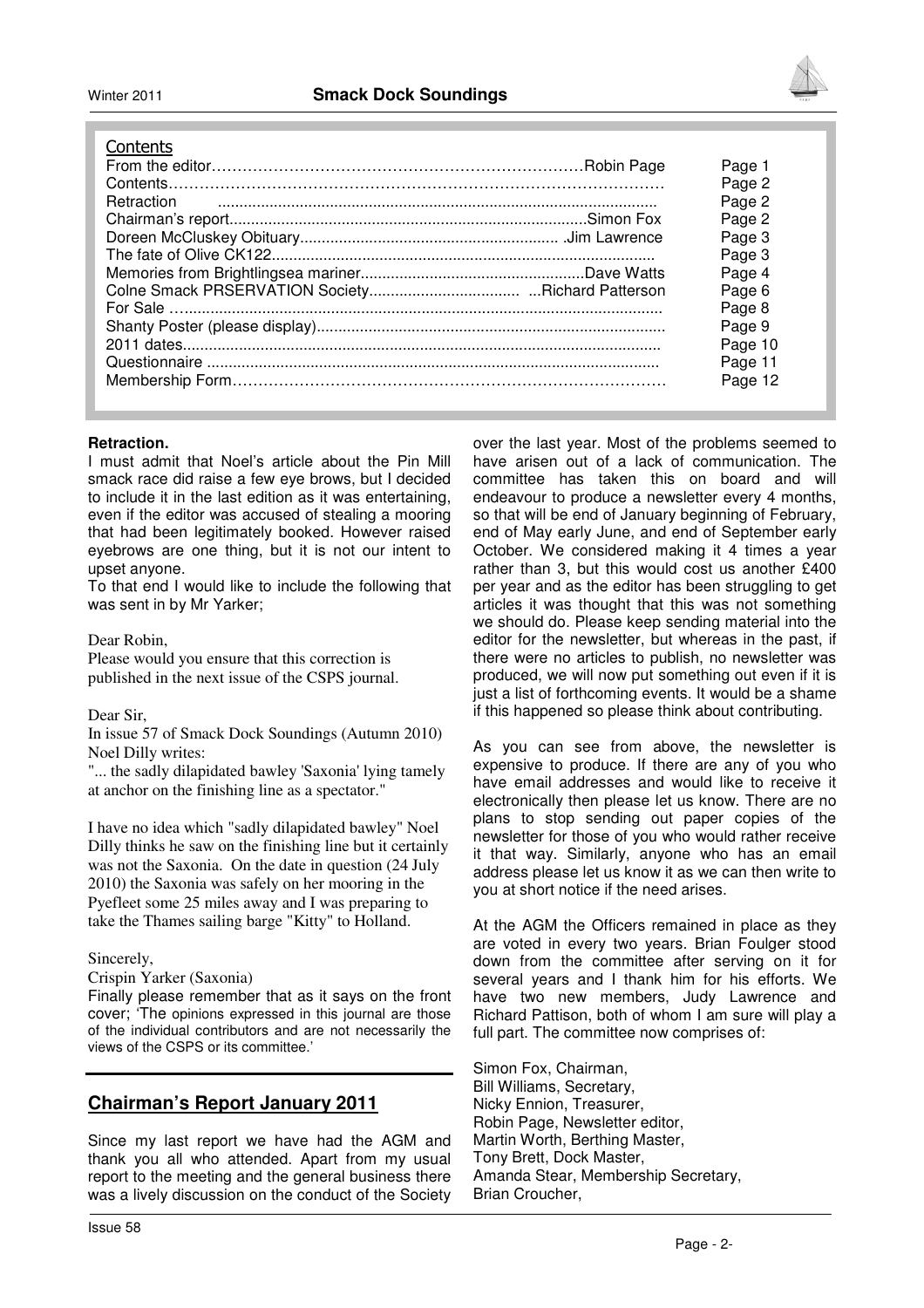Valerie Waters, Judy Lawrence, Richard Pattison.

The Dock has been dredged and a large amount of silt and mud has been removed. Hopefully this will make access to the dock by the smacks easier. The Society will be providing new head rope for the berths and all berth holders will be expected to come down to the dock to change them over. The insurers are also asking that bertholders inspect their own berthing ropes so they will need to do so. We will be in touch with the bertholders to arrange this.

In view of the fact that last year's Sailing Day was not well supported, we will not be running it again this year. It has been suggested that in its place we could perhaps have a barbecue on the Dock for members during the summer. Would this be of interest to members, or has any one got other suggestions for another summer function? Please let me or any of the committee members know. My telephone number and email address is on the front of the newsletter. You can also use those to contact me if you need any information or have any for me.



Simon sailing Nelly at the sail and picnic 2009.

The events the Society is putting on this year are; Shanty Night, 2<sup>nd</sup> April. This will be in Brightlingsea Sailing Club.

Sail and Picnic, 19<sup>th</sup> of June.

Colne Match, 3<sup>rd</sup> September, 7.30 start for smacks, 8.00 for barges.

## AGM 19<sup>th</sup> November.

Please make a note of them in your diary. This year Valerie Waters and Judy Lawrence are organising the Shanty Night so please contact them if you can offer any help in putting it on. More details are elsewhere in the newsletter.

Simon Fox.



On the 6<sup>th</sup> December 2010, the funeral of Doreen McCluskey took place at All Saints Church, Brightlingsea.

Doreen, with her sister Gwen Ruddock (Gwen died several years ago) were Doreen and Gwen Aldous before they married. Both of them took a great interest in the "Aldous Heritage Smack Dock". They became fervent members of the "Colne Smack Preservation Society" and were present at the Official Opening and Naming of the Dock.

Rest in Peace Doreen.

Jim Lawrence

# **The fate of the smack Olive CK122**

"The boat has left a stormy land, A stormy sea before her, When, O, too strong for human hand. The tempest gather'd I'er her."

From all that I have heard and seen, I am strongly of opinion that few ways of earning a livelihood are more precarious than stowboating. A great deal depends on chance. The Harvest of the sea, no less than that of the land, is at the mercy of the weather and more, especially the whims of Boreas.

Men with experience of the great waters do not go to sea merely for the love of it in winter time. Indeed, there is an old saying among fishermen and sailors that. "He who goes to sea for pleasure will go to hell for pastime."

Be this as it may, the Colne stowboat men will tell you that they would sooner "chance their arm" at spratting in the months of November and December than be at home out of work.

## **The Elusive Sprat.**

More often than otherwise, however, it turns out that the elusive sprat is not to be found when sought, and the fitting out of the stowboats is almost entirely wasted.

At the same time, the hazards of the sea have to be reckoned with, for old Father Neptune is frequently in a wraththful mood during the winter months. And thus, the qualities of good seamanship, hardiness and quickness of decision are of vital importance to the stowboat crews: nothing else will suffice to bring them safely back to port.

The smack Olive, owed by Mr. Joe Francis, of Brightlingsea. Hove her anchor and sailed from the Colne on Wednesday, December 16, 1925. Captain William Godfrey, of 21 Nelson Street Brightlingsea, was in charge, the three other members of the crew,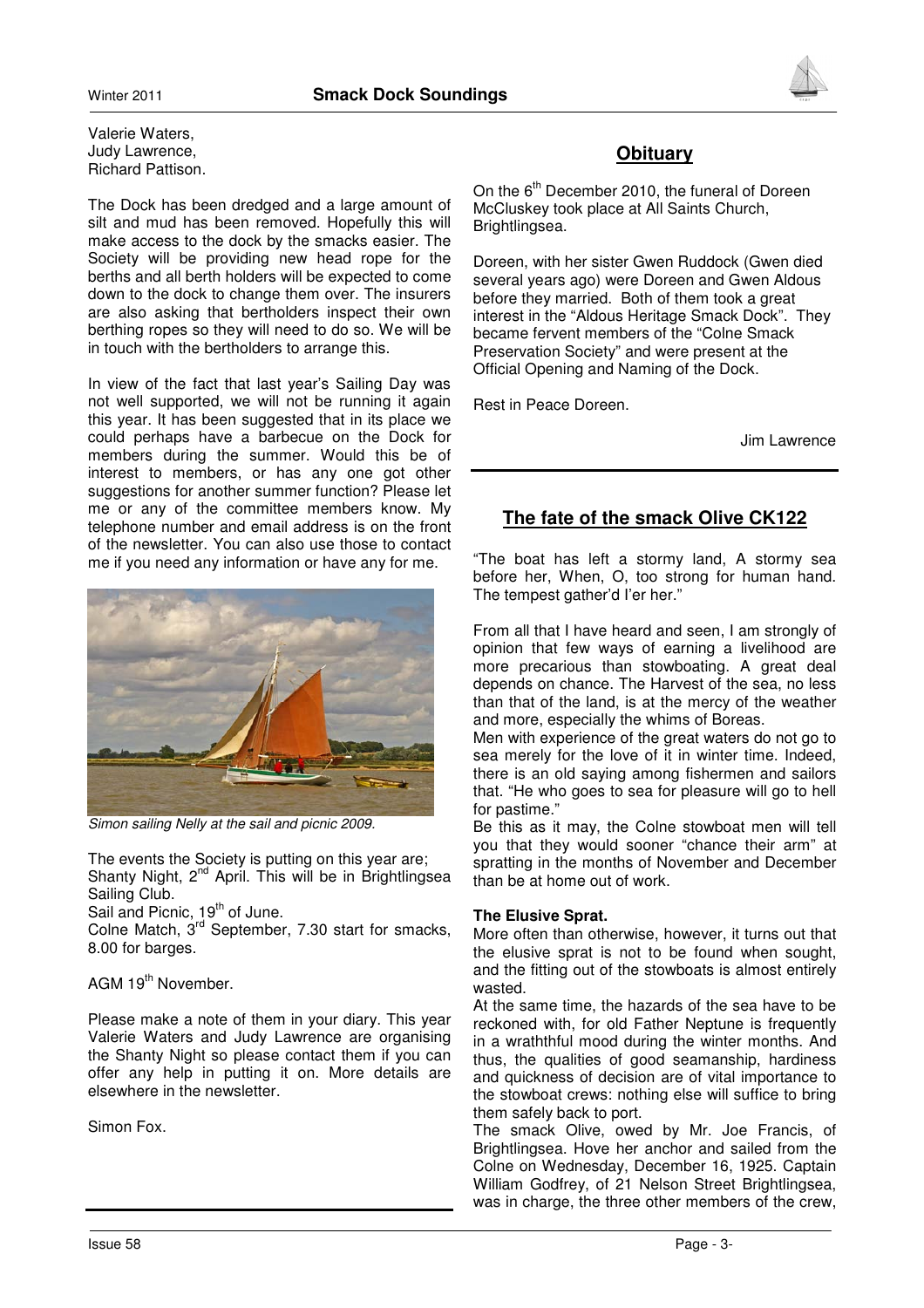

all from Brightlingsea, were messers. Walter Pammet, Joe Underwood and Tom Francis, son of the owner.

She came to anchor off the gurdler and the nets were cast; but Jack Sprat was not at home. With no luck attending their efforts and the overcast sky heralding the approach of bad weather, Skipper Godfrey decided to put into Sheerness, where they remained throughout Saturday and Sunday, while the gale raged outside.

#### Father Neptune's Christmas box.

However, on Monday the weather moderated sufficiently for the Olive to put out again, and during that night and the following morning 400 bushels of sprats were caught in two tides off east Shoebury Buoy. This was considered a very satisfactory haul, a kind of Christmas box from old father Neptune himself; and the hearts of those on board were light when the homeward journey began at 4.00 p.m.

By nightfall, however a strong nor'-nor'west wind had increased into a heavy gal, the full power of which was encountered in the Wallet at 10 o'clock.

For four hours the Olive fought the elements, but her fate was sealed, as at 2.00 a.m. on Wednesday she shot her cargo to leeward and almost immediately shipped heavy seas.

All hatches were swept away, and the smack reduced rapidly to a waterlogged condition. The situation of the crew was now extremely perilous, but they were able to haul the rowboat alongside, and all hands got in and made fast with a long rope of the smack, astern of the Olive.

Only just in time, as about two minutes later the Olive foundered. In their precipitate haste, the men had to abandon all their belongings, retaining only what clothing they were wearing at the time. The night was wild and bitterly cold, and the unfortunate crew had to battle continuously against wind and waves for their very lives.

Throughout that terrible night the struggle continued, the rowboat being buffeted about like a cork; and only by holding on like leeches to the smacks rope they had made fast to the boat were the occupants saved from a watery grave.

Not least of the perils facing them was the everpresent possibility of being blown out of the rowboat, to such intensity had the gale increased.

When at long last daylight arrived Skipper Godfrey took off his jumper and hoisted it on an oar to attract attention, but for this procedure was unavailing.

At 10.00 a.m. when the men had been seven and a half hours in the boat, the Barge Vera, of Colchester, outward bound rounded the knoll buoy, and observing the critical condition of the rowboat's crew went at once to their assistance.

#### **Landed at Clacton**

When rescued, they were in an exhausted condition and soaked to the skin. They were landed on Clacton pier and taken to Beaumont Hall, the local

branch of the shipwrecked Mariners Society, where they were provided with hot baths, dry clothes, and breakfast. Afterwards, when sufficiently recuperated, they were driven by the proprietor to their homes.

Captain William Godfrey, the Olive's skipper, had a surely unique war record. He was on escort duty when the super Dreadnought Audacious was torpedoed outside Lough Swilly, and took part in the Heligaland Bight and Jutland battles, served in the raid on Cuxhaven on Christmas Day, 1914 and was twice torpedoed, in the cruiser, Falmouth in August, 1916 and the sister ship, Weymouth in October, 1918. When to this list one adds his narrow escape on the Olive, no one can say that his maritime career has lacked adventure. \_\_\_\_\_\_\_\_\_\_\_\_\_\_\_\_\_\_\_\_\_\_\_\_\_\_\_\_\_\_\_\_\_\_\_\_\_\_\_\_

#### **Memories of a Brightlingsea Mariner**

This is the story of a mariner who remembers the Essex earth quake of 1884, went to sea in the rough old days of the brigs, North Sea smacks, coasting barges and big yachts, and lived to reflect on the coming of television and the welfare state.

It is told in his own words, for he wrote it himself in an exercise book which is still proudly treasured by his family.

The writer, Mr. Clifford Howe, lived at 121 Sydney Street, Brightlingsea. He died last August at the age of 89. His father Mr Benjamin Howe, was also a lifelong mariner.

Hervey Benham writes: "Both for the 'Essex County Standard' and other books on the east coast I have interviewed many men like Clifford Howe and read many diaries and reminiscences of this sort. This one is one of the best, for Mr. Howe had not only a good memory but a thoughtful philosophy which makes him a fascinating witness of the age and times—the age when a man was born in one world and lived to see another, utterly different and hardly recognisable."

"His phrasing has been left much as he wrote it, for it would weaken the imagery to correct it into dull conventional form. He was clearly one of the salt of the earth, and a worthy representative of the great days of Brightlingsea in its old pride and vigour. It is true to say we shall not see his like again"

My only regrets are that I did not know him better in his lifetime and that he did not live to see in print the writing to which he devoted his old age"

I was born in November 1875 in Wellington Street, attending the National School till I was 12 years old. My first recollection of any importance was the earthquake, but luckily we suffered very little damage, Wivenhoe and Colchester having the worst of it.

Then there was the March gale when four of our smacks were lost with all hands in the North Sea, following other losses. The Pride was lost with all hands a year or two later the Glance with all hands, and the last big loss were the smacks Test and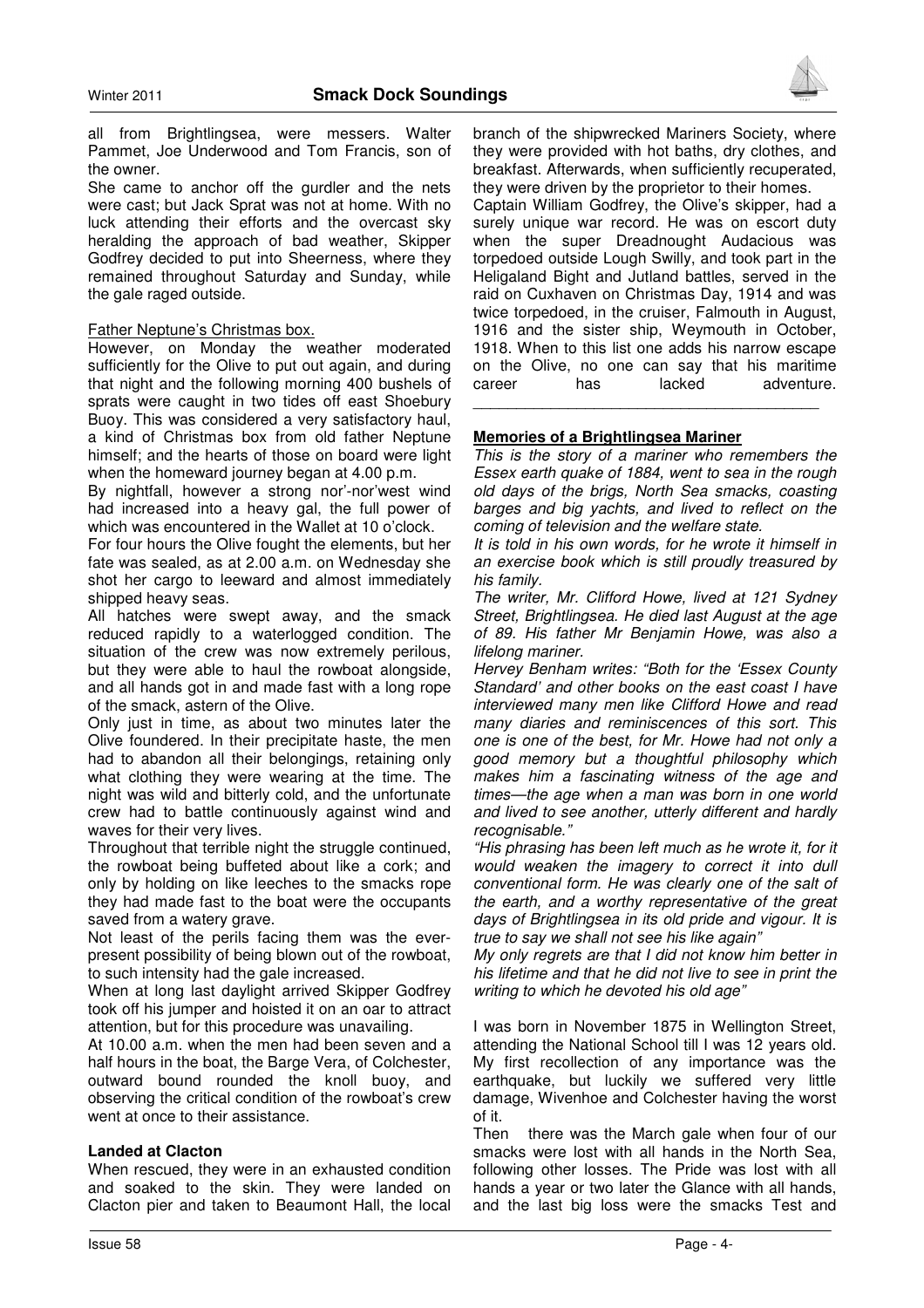

Gemini coming home from Caen Bay where they ran into a gale, two hands being washed overboard from the Test and drowned and four from the Gemini and many more drowning fatalities as one can see by walking round the parish church.

There were 100 to 150 smacks in those days of different sizes. The largest ones used to go to the North Sea, what they called the Terschelling grounds, for oysters, they had wells in them to keep the oysters. They used to be gone three to four weeks, after that time the relatives began to get anxious.

The next largest used to go spratting and escalloping in the English Channel as the seasons came round. The remainder used to dredge and fish in home waters.

By the way, all the owners of the large boats had one or two more apprentices which came from orphanages and the country and turned out some smart men and made good citizens.

The summer months the men took up yachting. In my early days there were close on a hundred yachts laid up in the winter, some large boats taking up to 10 or 20 hands.

Now I come back to how Brightlingsea has grown. In my earliest recollection there was no Colne road, no Silcot street and Nelson street; it was a big field. So if one was on the Hard they would have to walk up New Street and through Wellington Street down Station road to get to the Station. There was no Tower Street, no Ladysmith Avenue, no North Road, no Regent or Sea View Road, just a few houses up Chapel Road, yet they say we had as many population as now.

I expect 75 per cent of the men followed the sea as there was nothing much else to do; a few working on the farms and a few in the local shipyards.

I will now come back to the start of my working days. I started working with a carpenter at 1s. Per week. I well remember my first week's pay. I went home quick, proud to give my mother my wages, but to my disappointment I never found that shilling from that day to this.

#### **Fishing and yachting**

I soon got tired of that and wanted to go to sea as the majority of boys did, so I got a berth as a half share boy in the smack Express, going down channel dredging for scallops. It was a hard life, but one began to get hardened to it. We had leather sea boots those days and we used to be a work two or three days and nights. Heaving up the dredges every hour or so one never took their boots or clothes off, and the boy doing the cooking never had little rest between.

I used to doze off holding on the rope as the men hove up. It was nothing to get someone smack you across the face with a wet mitten to wake one up. We used Newhaven for a harbour and us boys used to like to see it blow as we made great fun there. Brightlingsea was well represented there.

But come April we are on our way home to lay up the smacks and concentrate on yachting. I was lucky and soon got my first yacht job in the lady Alice, 10s. A week and pleased I was as I had been left an orphan, which made me eager for a job. Some of the boys didn't worry so much ad they had a home whether they earned anything or not.

There was only me and the skipper in crew, Mr F Salmon, rather difficult to get on with but I found he took an interest in me and taught me quite a lot on seamanship. We yachted all through the canals in Holland. Of course one couldn't get along very fast at times as there were no motors so we had to depend on the wind and sometimes lay wind-bound for weeks if the wind wasn't in our favour, but I was quite interested and sorry when September came to lay up.

#### **Hungary barging.**

Now I thought of getting on a smack again, but I was asked if I would like a job coasting so I shipped in a boomsail barge, the Matilda Up on, Capt. W. Dove, at 30s. A month. That meant a home for me and I stayed in her 12 months. We traded all round the coast wherever one could get a freight, but it wasn't such a free life as yachts or smacks.

The living was hard I can tell you. I was very hungry at times. The skipper used to get a third of the freight and he had to pay and feed the crew. So he had to study a bit how to lay it out because at times I have known it to take as long as three months to get down Channel. In roadsteads like the Downs I've seen a hundred boats sheltering sometimes when the prevailing winds were W. Or S.W. If it came fine they wouldn't attempt to get on the way unless the wind shifted so one could lay the course, for it was no good beating to windward. If you gained a bit of ground on one tide you lost it on the tide coming against you. So they got hardened to it and took things as they came.

The crew enjoyed it for it meant more rest and nights apart from an hour or so keeping what we called anchor watch. As I said I had 12 months there so I decided to have a change. I heard tell of a job going in a brigantine called the I. R. Hind at £2 a month.

#### **In square rig**

I thought a would like a try at square rig ships. I felt a bit strange at first up aloft taking in or stowing the sails out on the yards, as I found I was short standing on the foot ropes. I could not lay on the yards for support like a tall man.

But the food was very bad, cattle lived better, no bread of hard biscuits for breakfast and tea full of maggots; rank old grease they called butter, for dinner and a bit of suet pudding as heavy as lead with a little black treacle to help it down. Then a couple of spuds and a little bit of salt horse as we called it, and biscuits and grease for tea and no more till breakfast, whether you were out all night or in harbour. Tea was made in the kettle and no milk.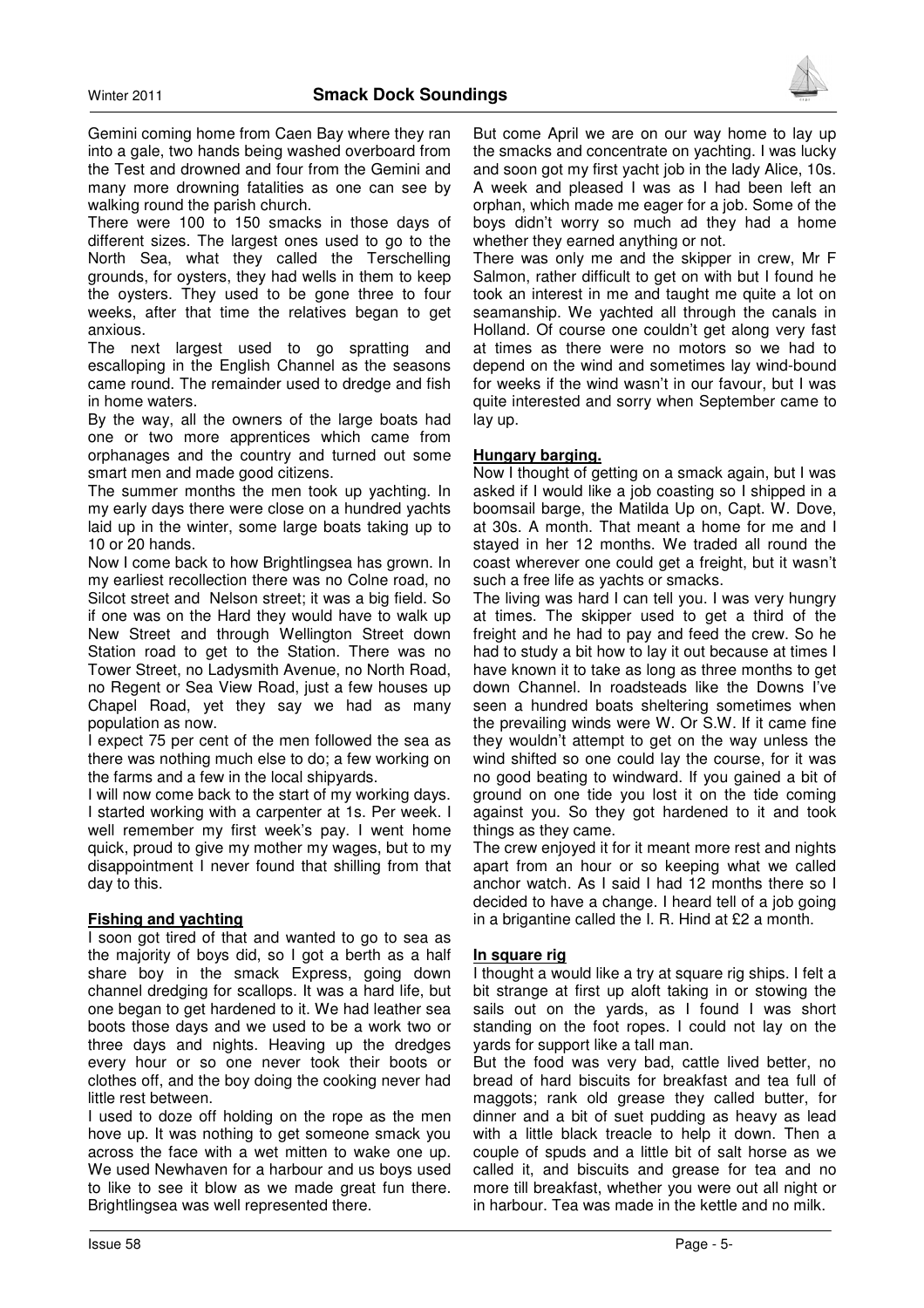

I thought I would have a change of ships so I joined a brig called the Pearl of Dundee, still coasting, had six months in her leaving her at Leith and returned to Brightlingsea after two years away.

I thought I would come back to yachting but as it was only March, too early for a yacht job, I shipped on the smack Guide, Skipper Jack Gilders, his nickname Try Hard. We made a trip to the Terschelling grounds which took us a month and made quite a good trip, 30 thousand oysters, I had £4 clear of food, which wasn't too bad for a half share. Yachts were fitting out now and all hands seeking jobs. I got a job in the yacht Marigold, Skipper George Lewis, at £1 a week, the best man I ever sailed with in all my sea-going career. After I had been a month there he said I surprised him at my work and he rose my wages to man's pay, 26s. A week, which I felt very proud of as I was only 17.

#### **In the R.N.R**

After laying up I lodged with my aunt at what they now call Jacob's Hall, so I thought I would go to London and try for a steamboat job. I was a month before I got one as I hadn't any discharges to show. But luck came my way and I signed on for a trip to the River Platein a boat called Zeno of Sunderland, at £3 10s. A month, good money for me. I had a comfortable voyage, quite a good crew for merchant seaman. In those days they were called the scum of the earth.

When we arrived back to England as soon as the ship was moored, it was the rule to pay off. so as a rule one looked for another ship unless the ship wasn't staying too long. But, as it was March, home I came and joined the Royal Navy Reserve. For those who don't remember, there was a battery over St. Osyth stone near the Martello tower, where we used to drill.

Any seafaring man could join if they had sufficient sea service and passed fit by the doctor, taking on for five tears. After that you could claim your discharge or take on for another five years and so on. On completing 20 years one would take a gratuity of £50 and Long Service medal or wait till they were 60 then receive £12 a year for life. I took the £50 at 40 years of age, but as I am well on the way to 86 I done wrong. Even at £12 a year for 25 years would have amounted to £300, probably more as everything had gone up.

By the way, we had to do a month's drill a tear to suit ourselves. We could spend it up to a week a time. it was quite a holiday living at home starting the day at 9 a.m. and finishing at 4 p.m. with an hour and a half for dinner, our money being £1 1s. A week, and to add to that we had a retainer of £6 per year, payable at 30s. A quarter. We usually done our drill so we could draw a retainer for every week's drill, making a decent week with weekly pay.

We used to wear the naval seaman's uniform and R.N.R. on the right arm. The active service men used to call us "Really Not Required" but when war

broke out in 1914 I found out we was required, and didn't want them to learn us much either. So much for the Reserve, once more to Yachting.

#### **Setting schooner sails**

I shipped with the skipper I been with the previous summer in the schooner Water Witch, carrying a crew of 14 all told. She was 150 tons and when we got underway with all then heavy spars and sails and getting two anchors you could say you had done a hard hour or so's work. Instead of pulling up the mainsail we used to run up the rigging and the mate would shout out "another one on!" Sometimes it happened; that meant a little too much and you came down quicker than you wanted on to the deck

#### To be continued.

# **Colne smack PRESERVATION Society**

It's an interesting name because you might think that we are about preserving smacks but actually as a society we don't, (The society has been involved in saving some 18 smack over the years, Editor) and as any smack owner's family will tell you preserving a smack is either for the wealthy or foolish! The aim of this article is consider how as a society we do and can contribute to preservation.

Our founding fathers were I suspect concerned that there was an obvious risk that smacks would disappear entirely from our coastline and with them a visible reminder of an important social and maritime part of our heritage, (or did they just want to go sailing on a proper boat because a plastic fantastic can't compare!?!). Not unreasonably and unnaturally the focus was to ensure that these craft continued to grace our creeks, harbours and estuaries. Today there is an active fleet of smacks of all sizes and an active racing and regatta programme. Arguably the immediate future is secured. So what exactly do we mean by preservation today and what remains to be preserved?

The most obvious and visual contribution by the society to preservation is our own smack dock, or as its properly and formally called the Aldous Heritage Smack Dock. It performs two vital functions. For smack owners it offers a secure affordable berth to keep or work on boats. Freed from commercial rates of berthing, smack owners can concentrate their money on preserving their smack and thus the society makes a significant contribution to owners and their ability to preserve their boats.

The Smack Dock performs another vital function: it is the only visible remains and reminder of a way of life that once dominated not only Brightlingsea and the Colne but also the entire "salty shore" as John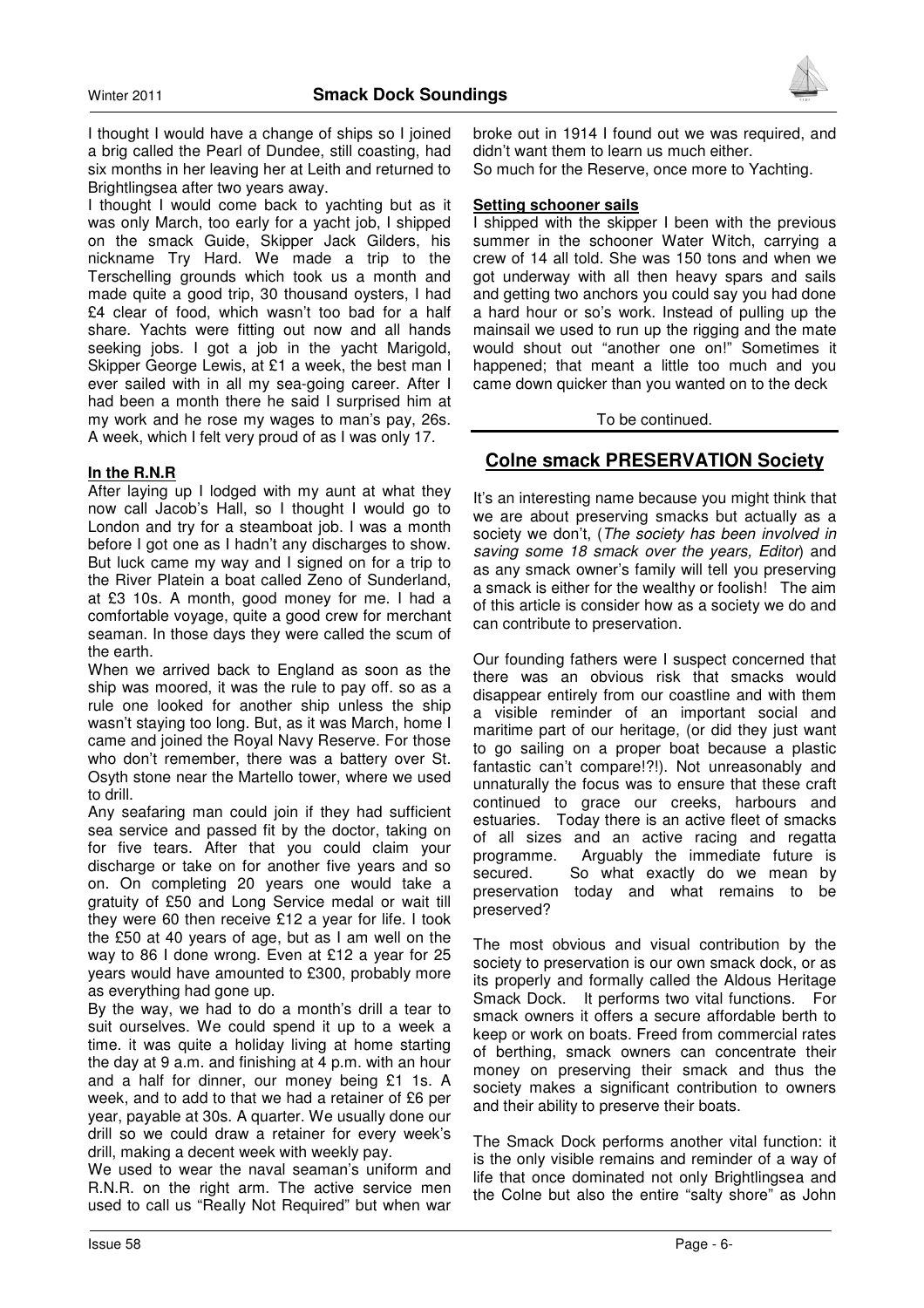

Leather described it. It is said that in Grimsby one fishing job afloat supported 6 ashore. When one considers all the associated trades, the figure in Brightlingsea and the surrounding area of other Blackwater coastal towns and creeks can't have been very different. So the smack Dock is a focus not just for the society but for the very fabric and history of the area. Its one reason why the society must continue to find ways of engaging and educating a wider audience on its importance.

Preserving smacks and docks is a lifeless activity unless we preserve something more; none of us would think we had achieved anything if all that we oversaw was a still life painting of some pretty boats lying alongside. In less guarded moments some of us might be tempted to think of ourselves as smacksmen but in reality our predominantly recreational use of our boats is far removed from the working life of those whose living relied on the sea. Unless we act with the same vision and vigour as did the society's founders we will soon lose the knowledge and skills of the true smacksmen and their contemporary and supporting tradesmen. The annual oyster dredging match off Mersea is of course an example of smacks doing what they were designed to do and many of us our grateful that there still exist traditional sail makers and shipwrights. But sometimes it's the little skills that matter. I've enjoyed the convenience of a depth sounder but using a lead line is just as important as ever it was. We are quite accustomed to whip out a lighter instead of whipping cord to seal the end of a rope but are we really contributing to preservation if we can't make at least one of the many whipping knots? Then of course there is the fishing gear itself. I'm not suggesting that we should all be using our smacks to overfish our local waters but I for one confess to not having the first inkling as to how to set and use a bean trawl or a stowboat net. Perhaps we could all make a contribution to preservation if we set out to learn more in either a theoretical or practical way.

And finally it appear to me that there is one area of preservation that we are on the cusp of losing for ever unless we act soon. There are within our wider ranks men and women who remember this way of life when it was still just that and not in the hands of enthusiastic recreational sailors. I therefore suggest that the most urgent and pressing contribution that we can make as a society and as individuals is to set out to capture these memories whilst opportunity remains. I want to propose a project that would set out to record these memories as an archive and tribute not to our desire to preserve but to honour those who lived the life of a smacksmen or an associated trade for real. Such a project could be initiated comparatively easily and cheaply and would provide a unique project and

legacy. It could supplement the photographic and other records by recording those who lived it at first hand.

What would it involve? Well at its most basic it might involve a volunteer researcher sharing a beer and yarn with someone whilst a tape recorder (or the modern equivalent) captured those memories. Dependant on levels of interest the scope could be broadened and we could be left with a remarkable archive of first hand memories that recall the "last strong hold of sail" and its associated trades. And rather like reefing; delay could be catastrophic.

I'd be delighted to hear from any member with any thoughts, particularly if they wanted to volunteer to take part.

Richard Pattison.

Please note, Richard has devised a quick questionnaire which can be found at the back of this newsletter, please take time to complete this and return it to me.

Robin Page 49 Colne Road **Brightlingsea** CO7 0DU

# **Smack CK 178 "Alando" 1923**



**Half share available.** 

**I am looking into the possibility of finding a partner to share the costs, maintenance and sailing of this lovely little Smack. Currently located at Medway Cruising Club at Gillingham, Kent. Regularly sailed and raced in the Kent and Essex Area. Interested parties should call or email Simon Long** 

**07966 857370 or s.long@bbrail.com.**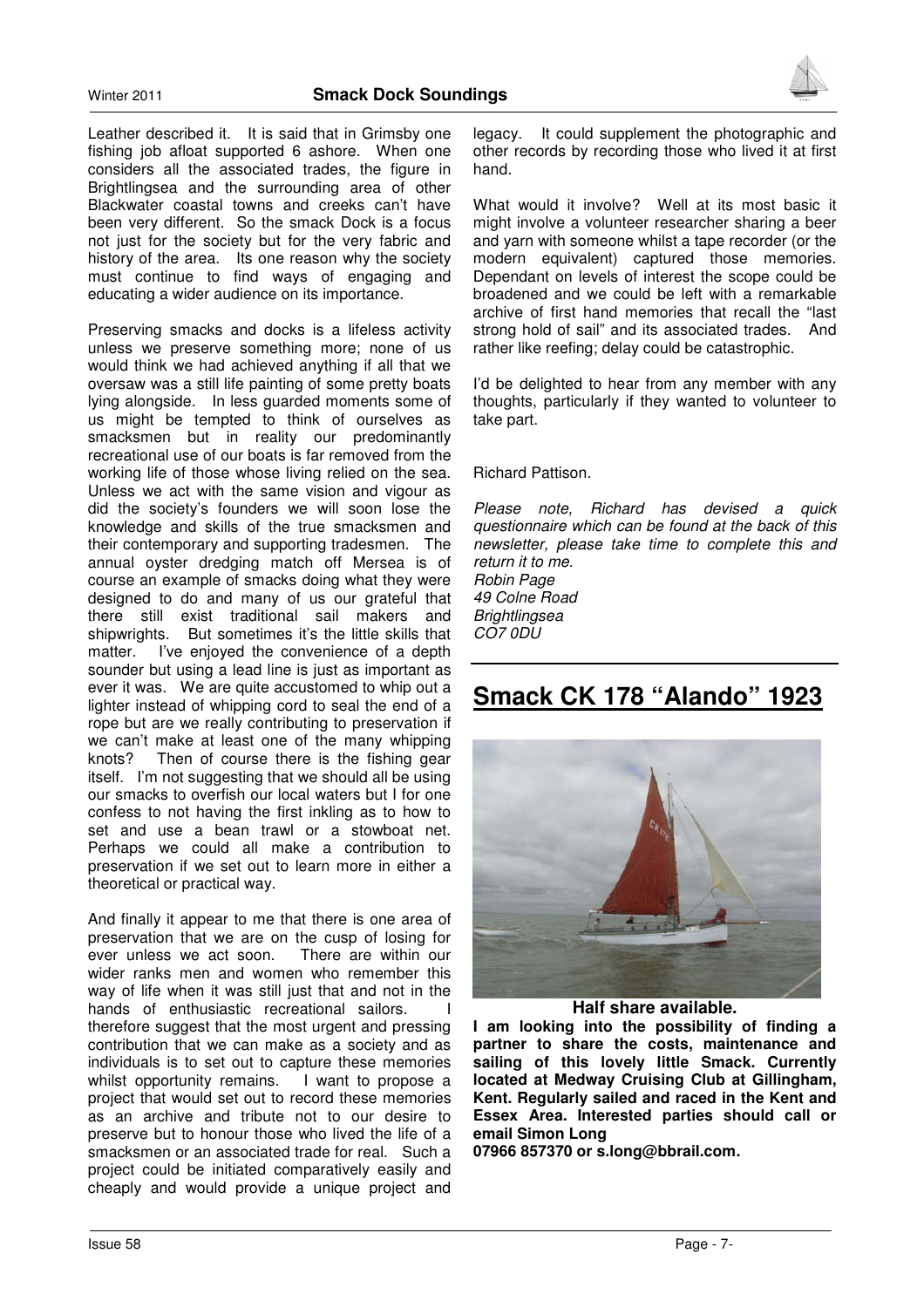



# **For Sale GRP smack yacht K and M**

# **Smack QUIZ - CK210**



A 6ton Essex Smack Yacht built Tyrell & Young. Kent, launched July 1997. Length on deck 29ft 6ins.

In extremely good condition.

For photos, detailed description and inventory contact Andy Lindley. Tel 01206 306702, e-mail: andylindley@yahoo.co.uk



Dimensions; Length overall 51-0, LOD 36-0, Beam (max) 11-3,Draft 4-6". Displacement 7.81 tons. Built Halls of Paglesham 1872 Re-built 1981 by Frank Knights of Woodbridge. Location Pin Mill/ Woodbridge Contact Paul Webster Mob - 07710 209167 E-mail paulwebster@wheresoever.co.uk

# **Price £38,000**

# **Price £34,000**

# **Smack CK36 Electron**



Electron CK36, worked for most of her life, fishing off the East Coast until she was converted for pleasure. In 1984 she was rebuilt from the keel up. LOD 36'

# **Price £55,000**

All enquiries MJ Lewis +44 (0) 1621 859373



32ft Essex Oyster Sailing Smack, built 1899 by Aldous & Son of Brightlingsea. Re-built from the keel up between 1980 and 1990 and well maintained by current owners. Mary has a 15hp Yanmar inboard engine with a 2 blade bronze folding propeller, 2 mainsails, 2 topsails, 2 jibs and 3 staysails she has 4 berths in 2 cabins Please call for more details 07767 005229 or 01206 386613. .

# **Offers in the region of £30,000**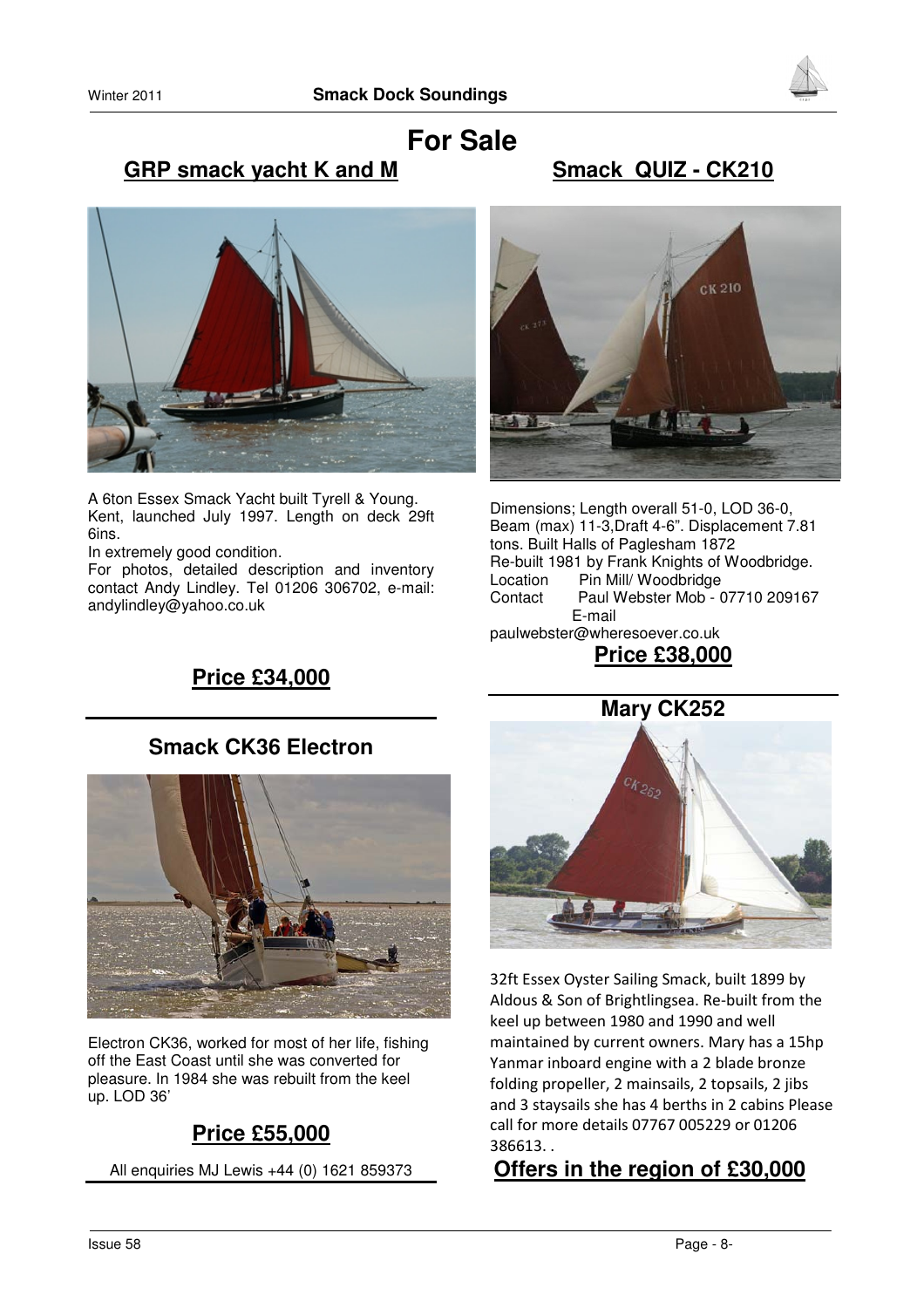



# il 2nd 2011 7.30pm anty Nigl

# We are pleased to announce that our very popular **Smack Dock Shanty Night** is being held this year at the **Brightlingsea Sailing Club**

If you would like more information, to volunteer, or you are a musician and would like to play on the night, please contact: Valerie 01206 308406

# **Fish Supper Vegetarians catered for**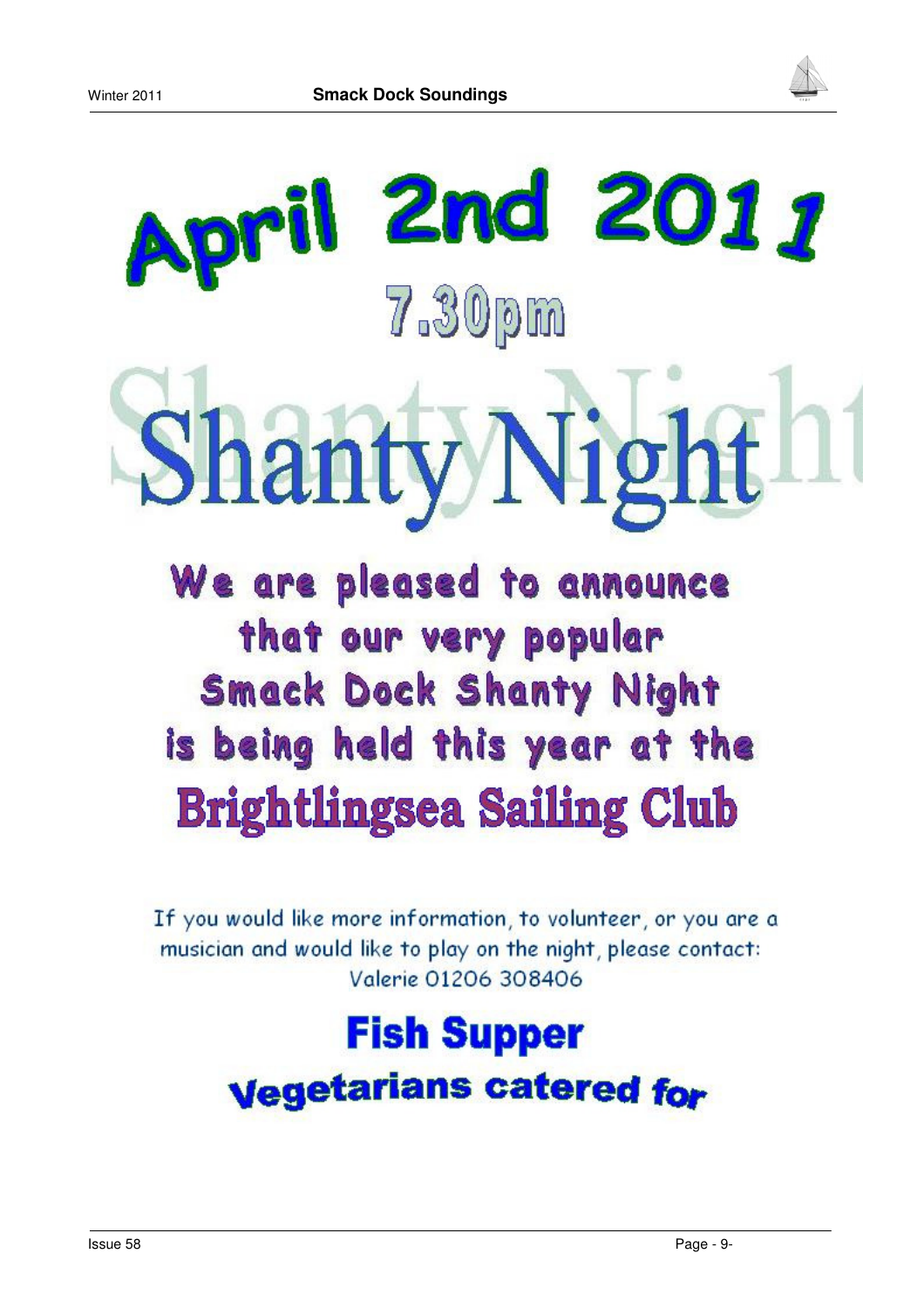

# **Dates for your 2011 Diary**



Close racing at the Maldon regatta 2009.

#### **CSPS Events**

Working party on the dock.  $\mu$  Sunday 13<sup>th</sup> March, 9.30am Shanty night Shanty night Shanty April Sail and Picnic. Sunday 19<sup>th</sup> June. Sail a smacks boat and Barbeque day. Colne match Saturday 3<sup>rd</sup> September.

To Book your place on these events please contact; Simon Fox on 07814 505786 or for the sail and picnic Jimmy Lawrence on 01206 304204.

## **New website**

At the time of writing this our new website is coming along well and fingers crossed will be up when you receive this.

It can be found at www.colnesmack.co.uk The new site will feature the ability to download the newsletter and will have a gallery of smack images. As always if anyone wishes to contribute to the site it would be more than welcome.

The site will have an email address associated with it on the contacts page. Please mail us so that we have a current email address, also we would like to know if you would like to receive the newsletter in electronic format. Robin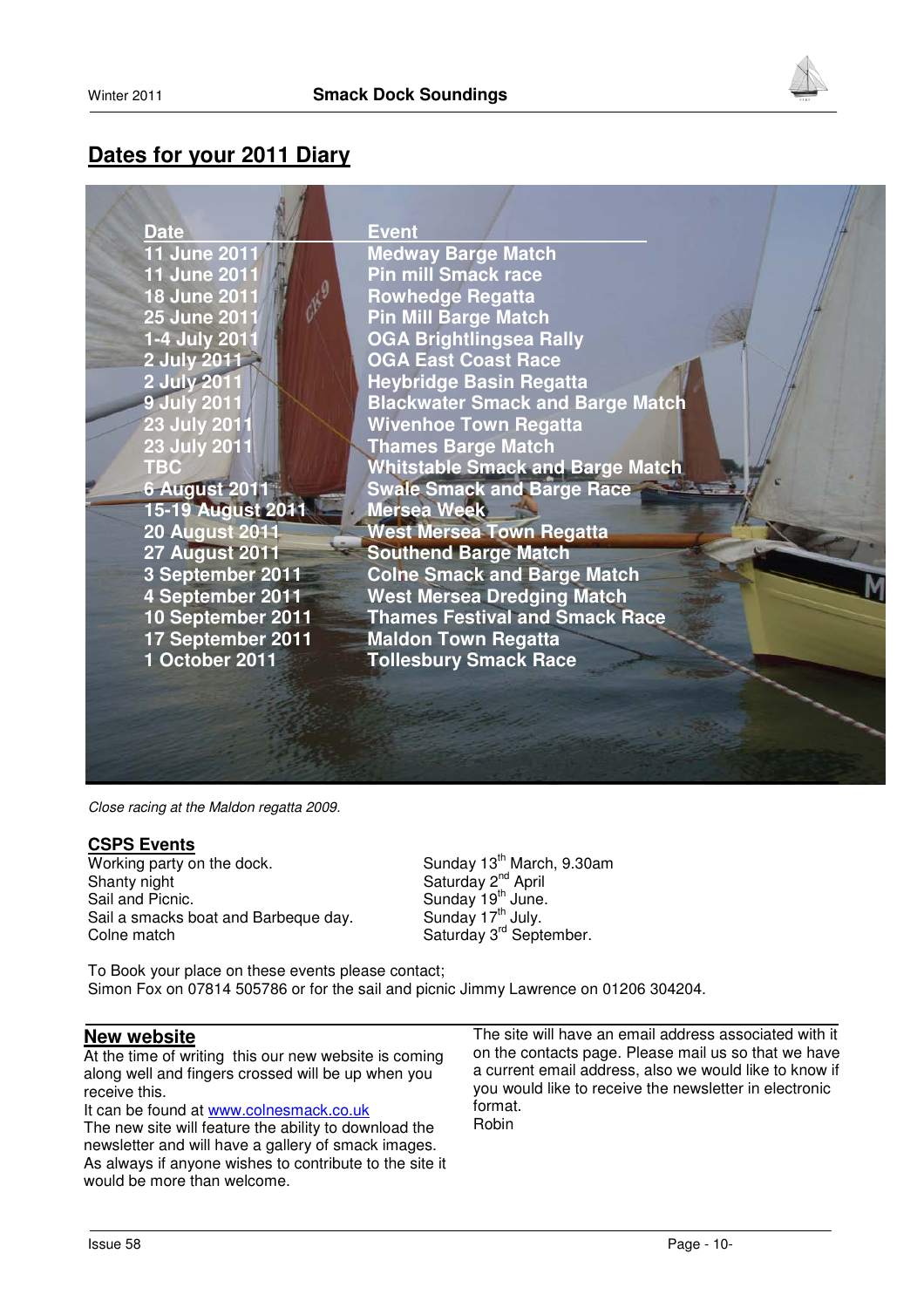



# **CSPS Consultation Questionnaire.**

- 1. Contact details
	- a. Name and contact details.
	- b. Email.
	- c. Phone number.
- 2. How many miles from Brightlingsea do you live?
- 3. How long have you been a member?
- 4. Why did you join?
- 5. Are you getting from your membership what you want?
- 6. About your sailing ambitions.

|    | a. | I own a Smack                                                                                  | Y/N |
|----|----|------------------------------------------------------------------------------------------------|-----|
|    | b. | I own another type of boat                                                                     | Y/N |
|    | c. | I sail regularly on a smack                                                                    | Y/N |
|    | d. | I sail regularly on another type of boat                                                       | Y/N |
|    | e. | I don't sail on a smack but wish I could.                                                      | Y/N |
| 7. |    | Our "normal" Programme which events do you regularly attend:                                   |     |
|    | а. | <b>Shanty Night</b>                                                                            | Y/N |
|    | b. | Sail & Picnic                                                                                  | Y/N |
|    | c. | Open Day                                                                                       | Y/N |
|    | d. | The Colne match                                                                                | Y/N |
|    | е. | Work parties                                                                                   | Y/N |
|    | f. | AGM                                                                                            | Y/N |
| 8. |    | Which events do you hope to attend this year? Shanty Night                                     |     |
|    | a. | <b>Shanty Night</b>                                                                            | Y/N |
|    | b. | Sail & Picnic                                                                                  | Y/N |
|    | c. | Open Day(the open day will only run if there is sufficient interest)                           | Y/N |
|    | d. | The Colne match                                                                                | Y/N |
|    | е. | Work parties                                                                                   | Y/N |
|    | f  | AGM                                                                                            | Y/N |
| 9. |    | Possible future events. We are keen to establish what other events might appeal to you. Please |     |
|    |    | consider if any of the following are of interest to you:                                       |     |

|                        |    | 001101001 11 any 01 and 101101111119 and 01 macroot to your          |     |
|------------------------|----|----------------------------------------------------------------------|-----|
|                        |    | a. Summer barbeque (on the smack dock)                               | Y/N |
|                        | b. | Winter lectures (suggestions of topics or speakers very welcome)     | Y/N |
|                        |    | c. Traditional Seamanship & fishing skills (theory and/or practical) | Y/N |
|                        |    | d. Informal pub meets/social evenings                                | Y/N |
| 10. Generating Money!! |    |                                                                      |     |
|                        |    | a. Have you purchased a CSPS sweat or Polo shirt?                    | Y/N |
|                        |    | b. Would you purchase a society calendar?                            | Y/N |
|                        |    | c. Have you any other ideas of merchandise we might sell?            | Y/N |
|                        | d. | Would you be willing to donate £5 for any of the events              | Y/N |
|                        |    | Any athor commonto or idooo                                          |     |

6. Any other comments or ideas.